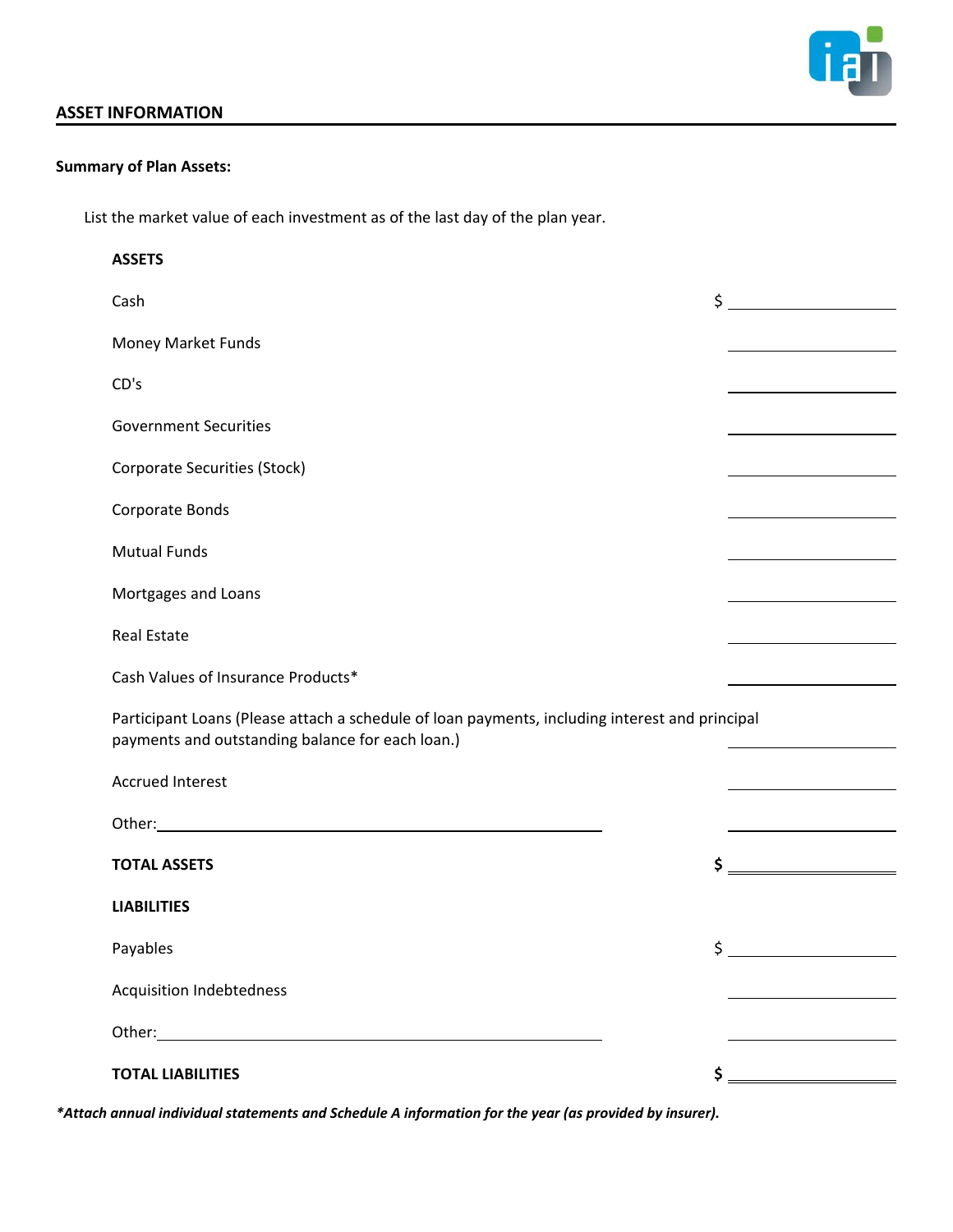

## **ASSET INFORMATION**

# **Statement of Trust Fund Operation:**

| 1) Beginning Trust Value - As of beginning of plan year            |  | \$                                                                                                                                                                                                                                                                                                                                                                                                                         |               |
|--------------------------------------------------------------------|--|----------------------------------------------------------------------------------------------------------------------------------------------------------------------------------------------------------------------------------------------------------------------------------------------------------------------------------------------------------------------------------------------------------------------------|---------------|
| 2) Contributions deposited during the plan year:                   |  |                                                                                                                                                                                                                                                                                                                                                                                                                            |               |
| a) Employer                                                        |  |                                                                                                                                                                                                                                                                                                                                                                                                                            | $\frac{1}{2}$ |
| b) Employee                                                        |  |                                                                                                                                                                                                                                                                                                                                                                                                                            |               |
| i. Salary Deferrals (only for defined contribution plans)          |  |                                                                                                                                                                                                                                                                                                                                                                                                                            | $\frac{1}{2}$ |
| Roth Salary Deferrals (only for defined contribution plans)<br>ii. |  |                                                                                                                                                                                                                                                                                                                                                                                                                            |               |
| Rollovers<br>iii.                                                  |  |                                                                                                                                                                                                                                                                                                                                                                                                                            |               |
| 3) Investment Gain/(Loss):                                         |  |                                                                                                                                                                                                                                                                                                                                                                                                                            |               |
| a) Interest                                                        |  | $\frac{1}{2}$                                                                                                                                                                                                                                                                                                                                                                                                              |               |
| b) Dividends                                                       |  | $\frac{1}{2}$                                                                                                                                                                                                                                                                                                                                                                                                              |               |
| c) Realized Gain/(Loss)                                            |  | $\frac{1}{2}$                                                                                                                                                                                                                                                                                                                                                                                                              |               |
| d) Unrealized Gain/(Loss)                                          |  |                                                                                                                                                                                                                                                                                                                                                                                                                            |               |
| e) Change in Insurance Cash Values                                 |  | $\frac{1}{2}$                                                                                                                                                                                                                                                                                                                                                                                                              |               |
|                                                                    |  | $\frac{1}{2}$                                                                                                                                                                                                                                                                                                                                                                                                              |               |
| Total Investment Gain/(Loss)                                       |  |                                                                                                                                                                                                                                                                                                                                                                                                                            |               |
| 4) Distributions to Participants (including rollovers):            |  |                                                                                                                                                                                                                                                                                                                                                                                                                            |               |
| 5) Expenses Paid by Plan Assets (if applicable)                    |  |                                                                                                                                                                                                                                                                                                                                                                                                                            |               |
| a) Fees and Commissions                                            |  | $\begin{array}{c c c c c} \n\small{\textbf{S}} & \textbf{S} & \textbf{S} & \textbf{S} & \textbf{S} & \textbf{S} & \textbf{S} & \textbf{S} & \textbf{S} & \textbf{S} & \textbf{S} & \textbf{S} & \textbf{S} & \textbf{S} & \textbf{S} & \textbf{S} & \textbf{S} & \textbf{S} & \textbf{S} & \textbf{S} & \textbf{S} & \textbf{S} & \textbf{S} & \textbf{S} & \textbf{S} & \textbf{S} & \textbf{S} & \textbf{S} & \textbf{S$ |               |
| b) Administrative Expense                                          |  | \$                                                                                                                                                                                                                                                                                                                                                                                                                         |               |
| c) PBGC Premiums (defined benefit plans only)                      |  | $\frac{1}{2}$                                                                                                                                                                                                                                                                                                                                                                                                              |               |
| c) Insurance Premiums                                              |  |                                                                                                                                                                                                                                                                                                                                                                                                                            |               |
|                                                                    |  | \$                                                                                                                                                                                                                                                                                                                                                                                                                         |               |
| Total Expenses paid by Plan Assets                                 |  |                                                                                                                                                                                                                                                                                                                                                                                                                            | \$            |
| 6) Ending Trust Value - As of end of plan year                     |  |                                                                                                                                                                                                                                                                                                                                                                                                                            |               |
|                                                                    |  |                                                                                                                                                                                                                                                                                                                                                                                                                            |               |

(Should be equal to  $(1) + (2a) + (2b) + (3) - (4) - (5)$ ; should also equal Total Assets on the Summary of Plan Assets.)